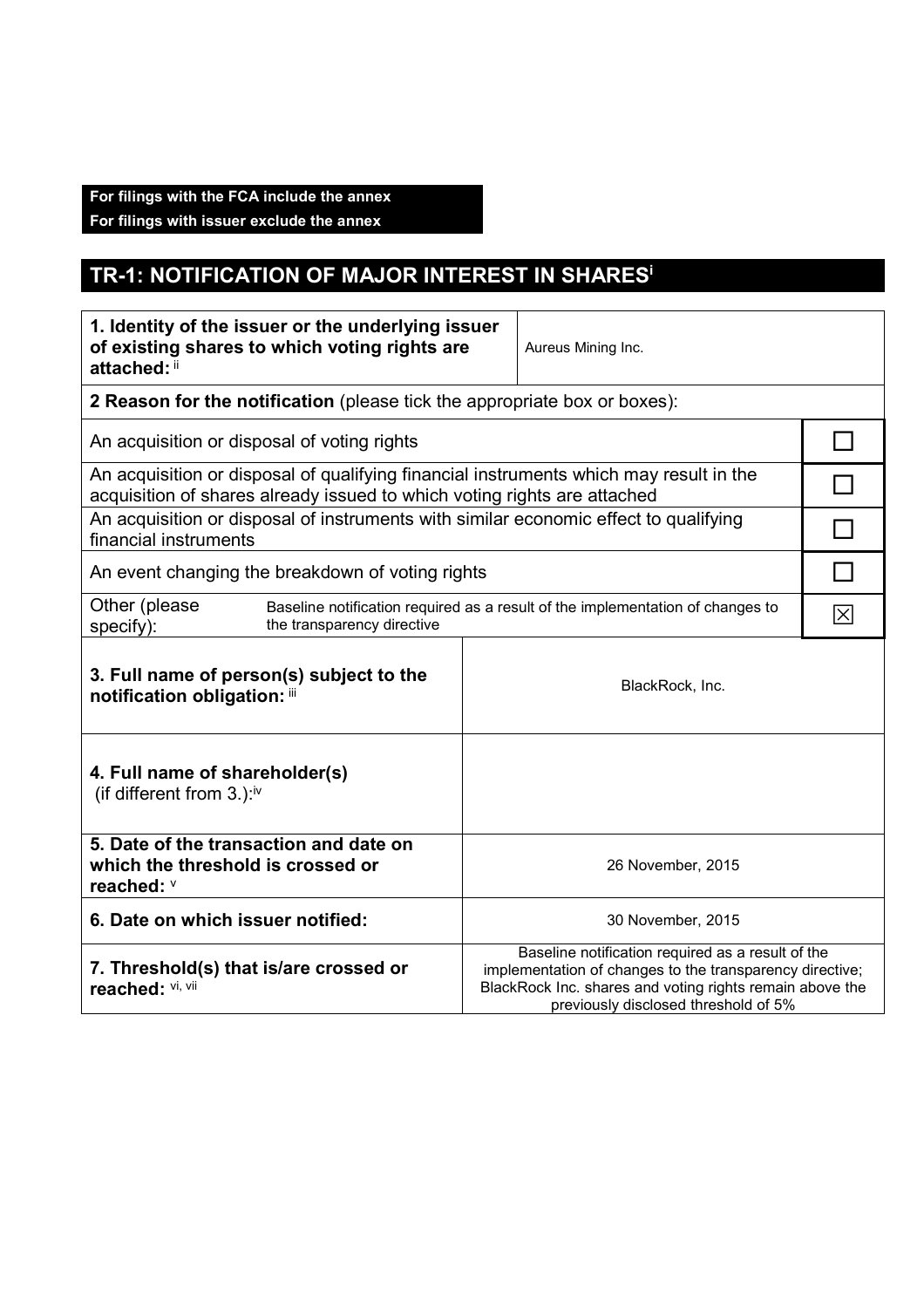| 8. Notified details:                         |                                                               |                         |                                                                 |                      |                         |               |                      |
|----------------------------------------------|---------------------------------------------------------------|-------------------------|-----------------------------------------------------------------|----------------------|-------------------------|---------------|----------------------|
| A: Voting rights attached to shares vili, ix |                                                               |                         |                                                                 |                      |                         |               |                      |
| Class/type of<br>shares                      | <b>Situation previous</b><br>to the triggering<br>transaction |                         | Resulting situation after the triggering transaction            |                      |                         |               |                      |
| if possible using<br>the ISIN CODE           | <b>Number</b><br>οf                                           | <b>Number</b><br>οf     | <b>Number of voting</b><br><b>Number</b><br>of shares<br>rights |                      |                         |               | % of voting rights x |
|                                              | <b>Shares</b>                                                 | Voting<br><b>Rights</b> | <b>Direct</b>                                                   | Direct <sup>xi</sup> | Indirect <sup>xii</sup> | <b>Direct</b> | <b>Indirect</b>      |
| CA0515471070                                 | 26,053,792                                                    | 26,053,792              | N/A                                                             | N/A                  | 26,044,792              | N/A           | 7.08%                |

| <b>B: Qualifying Financial Instruments</b>           |                                   |                                           |                                                                                                           |                       |  |
|------------------------------------------------------|-----------------------------------|-------------------------------------------|-----------------------------------------------------------------------------------------------------------|-----------------------|--|
| Resulting situation after the triggering transaction |                                   |                                           |                                                                                                           |                       |  |
| <b>Type of financial</b><br>instrument               | <b>Expiration</b><br>date $x$ iii | Exercise/<br><b>Conversion Period Xiv</b> | <b>Number of voting</b><br>rights that may be<br>acquired if the<br>instrument is<br>exercised/converted. | % of voting<br>rights |  |
|                                                      |                                   |                                           |                                                                                                           |                       |  |

| C: Financial Instruments with similar economic effect to Qualifying Financial Instruments<br>XV, XVI |                 |                         |                                          |                                |                            |              |
|------------------------------------------------------------------------------------------------------|-----------------|-------------------------|------------------------------------------|--------------------------------|----------------------------|--------------|
| Resulting situation after the triggering transaction                                                 |                 |                         |                                          |                                |                            |              |
| <b>Type of financial</b>                                                                             | <b>Exercise</b> | <b>Expiration</b>       | Exercise/                                | <b>Number of voting rights</b> | % of voting rights $x_{i}$ |              |
| instrument                                                                                           | price           | date $x$ <sub>vii</sub> | <b>Conversion</b><br>period <b>xviii</b> | instrument refers to           | xx                         |              |
|                                                                                                      |                 |                         |                                          |                                | <b>Nominal</b>             | <b>Delta</b> |
|                                                                                                      |                 |                         |                                          |                                |                            |              |

| Total (A+B+C)                  |                             |  |  |
|--------------------------------|-----------------------------|--|--|
| <b>Number of voting rights</b> | Percentage of voting rights |  |  |
| 26,044,792                     | 7.08%                       |  |  |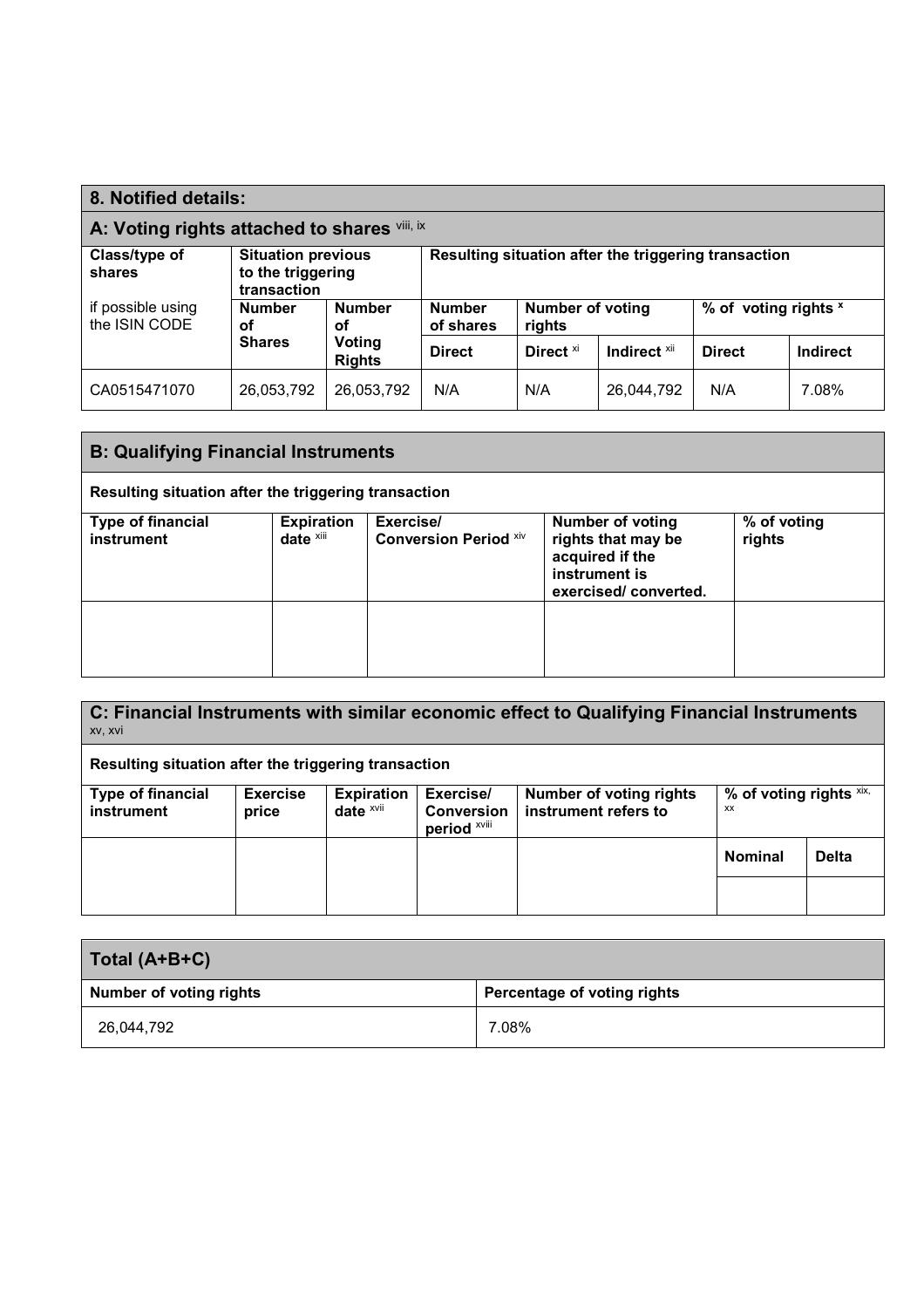## **9. Chain of controlled undertakings through which the voting rights and/or the financial instruments are effectively held, if applicable:** xxi

See Annex

| <b>Proxy Voting:</b>                                                |  |
|---------------------------------------------------------------------|--|
| 10. Name of the proxy holder:                                       |  |
| 11. Number of voting rights proxy holder will cease<br>to hold:     |  |
| 12. Date on which proxy holder will cease to hold<br>voting rights: |  |

| 13. Additional information:   | <b>BlackRock Regulatory Threshold Reporting Team</b> |  |
|-------------------------------|------------------------------------------------------|--|
| <b>14. Contact name:</b>      | Gareth Slade                                         |  |
| 15. Contact telephone number: | 020 7743 3650                                        |  |